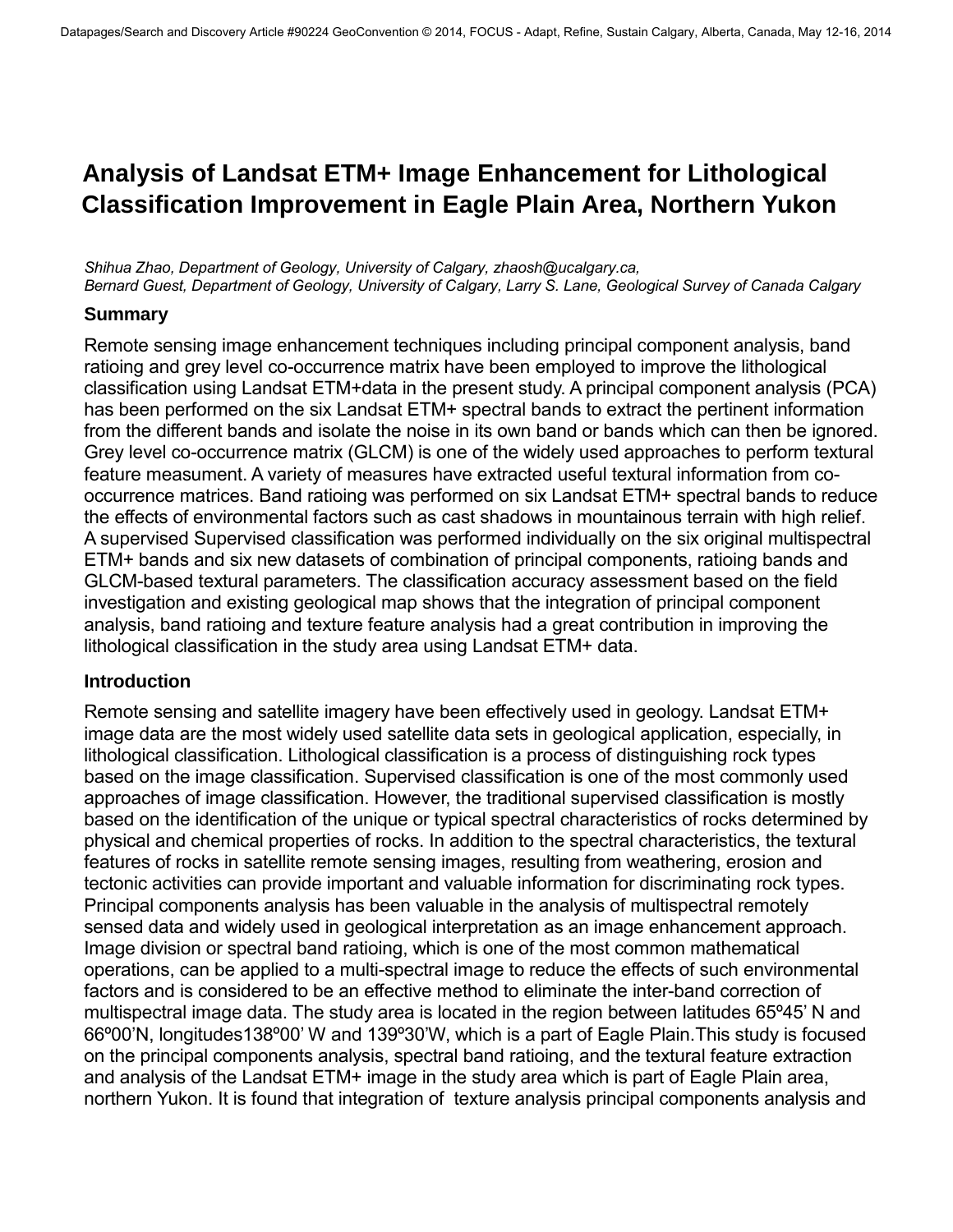band ratioing can be used to improve the lithological classification of the study area in the northern Yukon.

## **Theory and/or Method**

Remotely sensed images are typically taken at a great distance from the earth's surface and electromagnetic energy must pass through a substantial atmospheric path before it reaches the sensor. Therefore, it is essential that remotely sensed imagery be accurately registered to the proposed map base. The rectified images will have geometric consistency with another georeferenced image or map by performing geometric correction. Geometric correction was performed only on the Landsat ETM+ and the scanned Ogilvie River geological map (Norris, 1982). Remotely sensed data acquired by satellite sensor system are usually interfered by atmospheric effects. Atmospheric correction is a process to retrieve the surface reflectance from remotely sensed data by removing atmospheric effects. Among various atmospheric effect removing algorithms, dark-object subtraction method described by Campbell (1993) was used in this study. With large variations in spectral response from a diverse range of object types and even variations due to different time and location for same object type, no generic radiometric correction could optimally account for and display the optimum brightness range and contrast for all object types. Thus, it is necessary to adjust the range and distribution of brightness values for each application and each image. Image enhancement is concerned with the modification of images to enhance the display of its information content or to improve the appearance of an image for human visual interpretation and digital analysis (Jensen, 2005). Image enhancement techniques used in this study include principal components analysis, band rationing and texture feature analysis. Maximum Likelihood classification was performed on the different input datasets. The classification accuracy of the classified result was assessed to evaluate if the image enhancement techiniques used in this study play a role in improvement of lithological classification using Landsat ETM+ data. The procedure of image preprocessing, image enhancement and lithological classification is outlined in Figure 1.



Figure 1: Overview of methodological approach for lithological classification.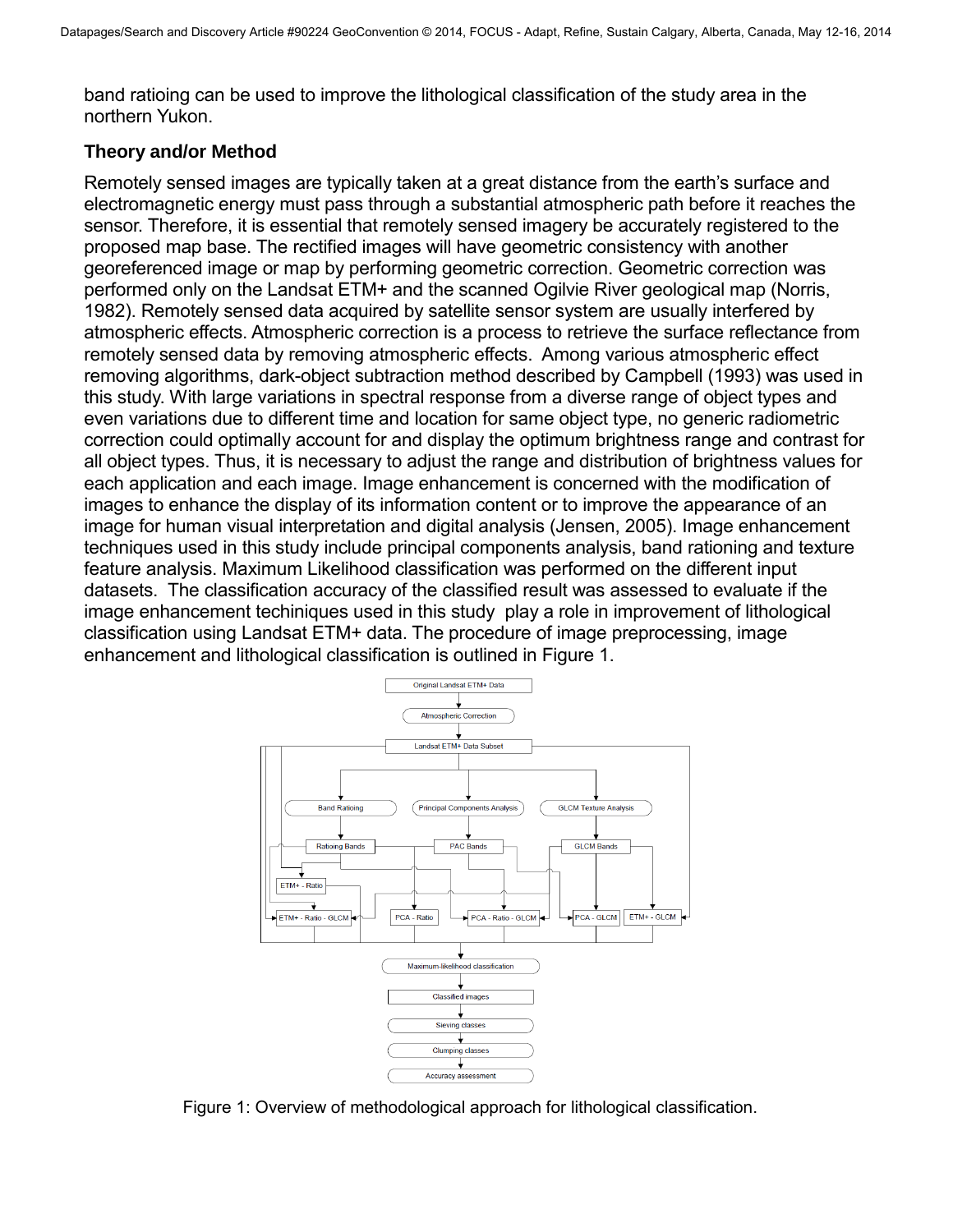# **Examples**

Principal component analysis indicated that the first principal component bands carry the most information of ETM+ image and the other three principal component bands can be ignored based on the loadings of six original bands in principal component bands and principal components variance percentage (Figure 2). Table 1 shows the selected output principal components (PC) bands and PC eigenvalues of the ETM+ image. The four pairs of band ratioing images were visually examined. The original image and the four pairs of band ratioing images were compared. The visual examination and comparison indicated that the band ratioing of bands 7/5 and bands 4/3 worked effectively on the ETM+ image. GLCM analysis showed that three textural parameters including variance, entropy and homogeneity were the optimal textural parameters for differentiating the different rock units. Variance measures the dispersion of the grey levels. Coarse textured features are associated with a higher variance. Entropy is a measure of the disorder of an image. Homogeneity assumes higher values for smaller grey tone differences in pixel pair elements.

A total of fifteen lithological units for the study area were identified on the seven classification images. In order to evaluate the seven classification images produced from the six original multispectral bands and the data combinations of principal components, ratioing bands and GLCM-based textural parameters, the classification accuracy for classification images was assessed using the overall (OA), user's (UA) and producer's (PA) accuracies and the kappa coefficient (K) derived from a confusion matrix (Grebby et al., 2002, Congalton, 1991). The overall classification accuracies and kappa coefficient for the seven Maximum Likelihood classification images were summarized in Table 2. The classification only performed on the multispectral ETM+ data was improved with an OA value of 3.76% and a K value of 0.0284, an OA value of 6.15% and a K value of 0.0537, an OA value of 4.82% and a K value of 0.0395, an OA value of 7.13% and a K value of 0.0569, an OA value of 6.78% and a K value of 0.0545 and an OA value of 7.54% and a K value of 0.0814 by using ETM+-Ratio, ETM+-GLCM, PCA-Ratio, PCA-GLCM, ETM+-Ratio-GLCM and PCA-Ratio-GLCM as the input datasets respectively (Figure 3).

| PC                                 |                                    |  |       |       |
|------------------------------------|------------------------------------|--|-------|-------|
| Eigenvalue                         | 828.190   133.678   85.819   7.047 |  | 4.963 | 2.459 |
| Percentage of variability   77.97% | $\vert$ 12.59%   08.08%   0.66%    |  | 0.47% | 0.23% |

Table 1. Selected output Principal Components bands of TM image.



Figure 2. Principal components variance percentage.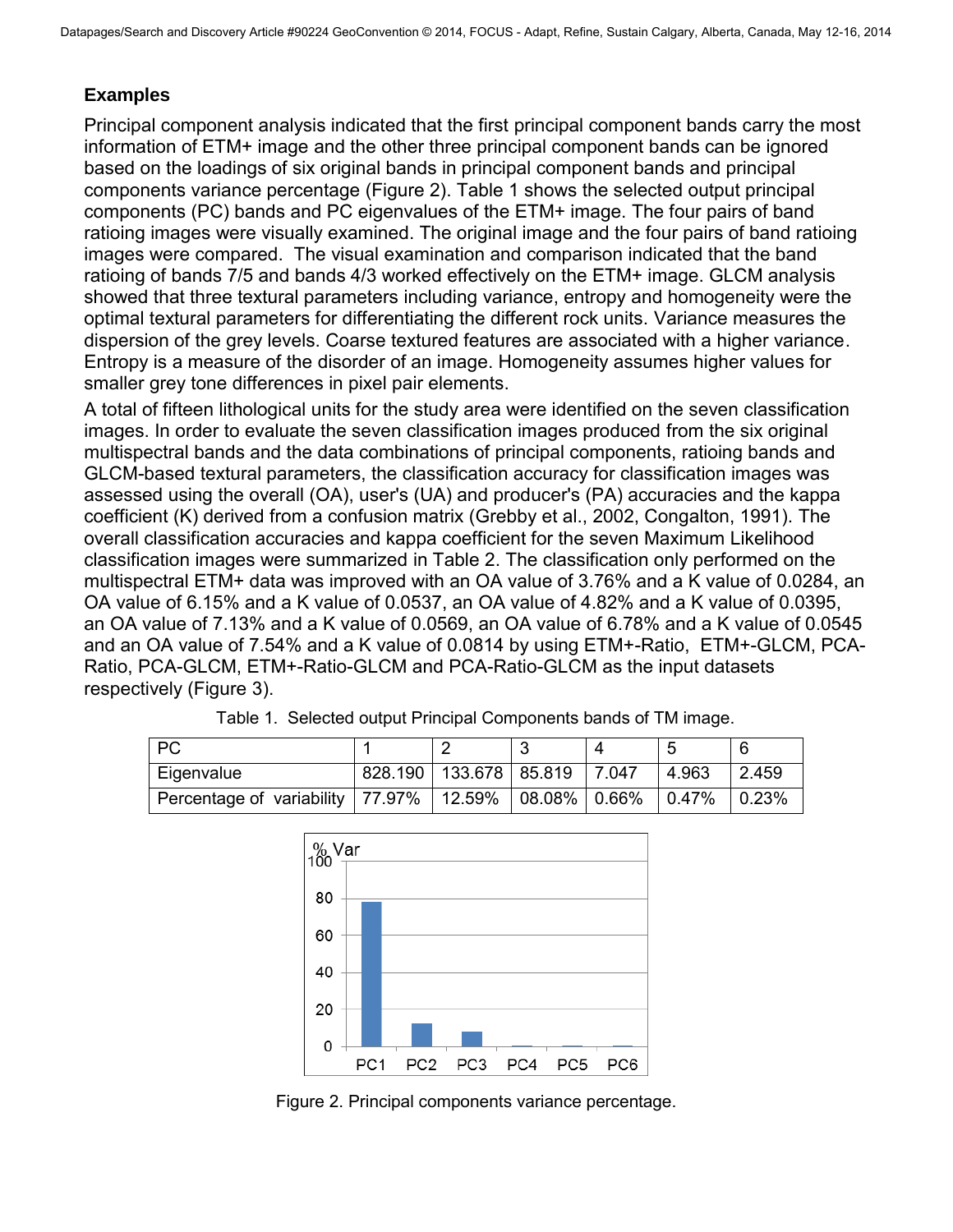| Input<br>dataset | ETM+<br>multispectral | ETM+-<br>Ratio | FTM+-<br><b>GLCM</b> | PCA-<br>Ratio | PCA-<br><b>GLCM</b> | FTM+-<br>ratio-GLCM | PCA-ratio-<br><b>GLCM</b> |
|------------------|-----------------------|----------------|----------------------|---------------|---------------------|---------------------|---------------------------|
| OΑ               | 54.73%                | 58.49%         | 60.88%               | 59.55%        | $61.86\%$           | 61.51%              | 62.27%                    |
| Κ                | 0.5143                | 0.5427         | 0.5680               | 0.5538        | 0.5712              | 0.5688              | 0.5957                    |

Table 2. Classification accuracy of different input datasets of Landsat ETM+ data.



kappa coefficient using original Landsat ETM+ data and different combinations of Landsat ETM+ data.

The lithological classification result based on PCA-Ratio-GLCM data had the highest overall accuracy and kappa coefficient (Figure 4).



Figure 4.The lithological classification result based on PCA-Ratio-GLCM combination of Landsat ETM+ data.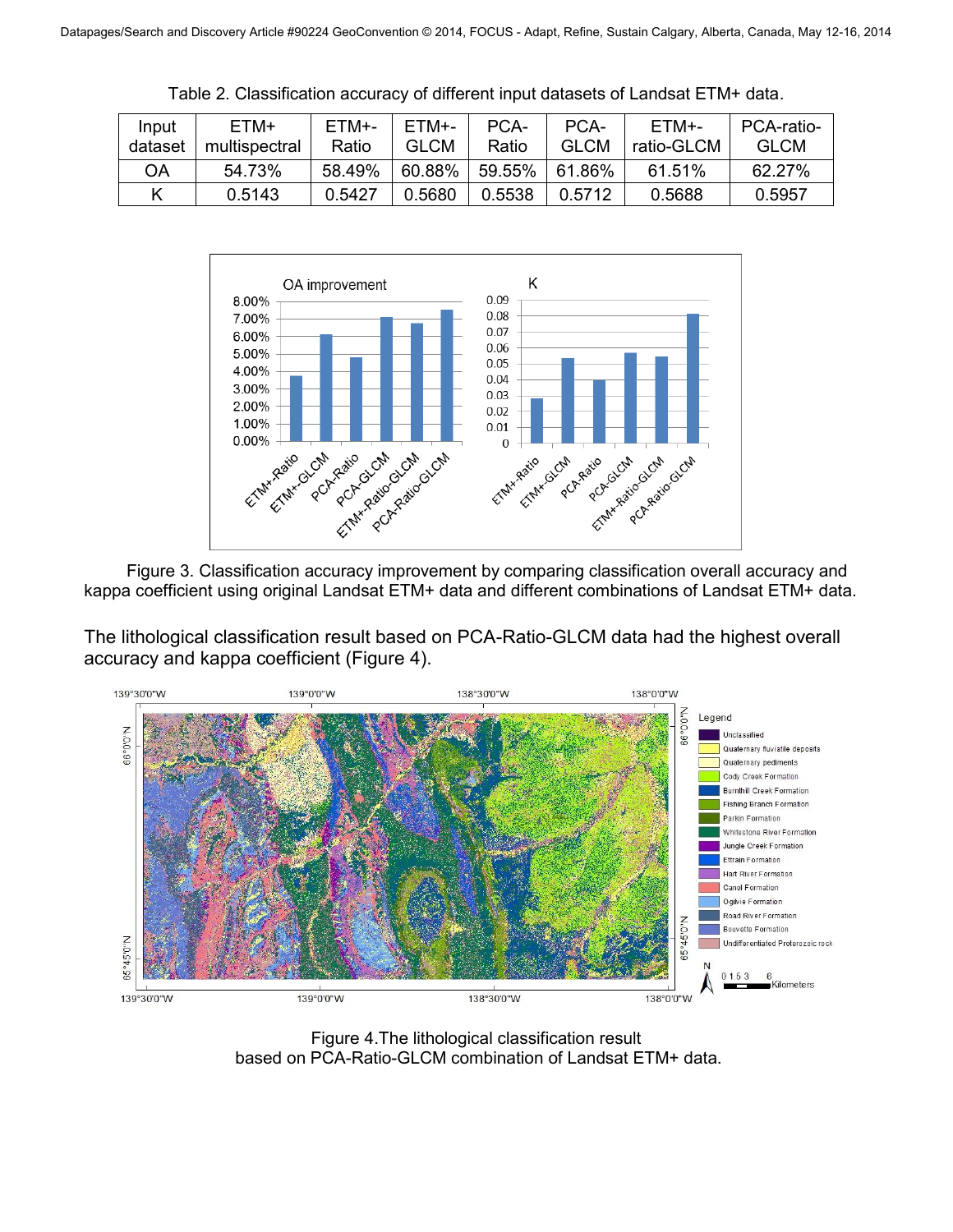In addition to the overall accuracy and kappa coefficient, user's accuracy (UA) and producer's accuracy (PA), the commission and omission errors associated with the individual classes were also used for classification accuracy assessment (Figure 5).



Figure 5. Individual class accuracies for the classification based on PCA-Ratio-GLCM combination of Landsat ETM+ data. (Quaternary fluviatile deposits (Qf), Quaternary pediments(Qp), Cody Creek Formation (Kcc), Burnthill Creek Formation(Kb), Fishing Branch Formation(Kfb), Parkin Formation(Kpk), Whitestone River Formation(Kwr), Jungle Creek Formation(Pjc), Ettrain Formation(Ce), Hart River Formation(Chr), Canol Formation(Dca), Ogilvie Formation (Do), Road River Formation(€Dr), Bouvette Formation(€Db), Undifferentiated Proterozoic rock (Pu)).

## **Conclusions**

Three image enhancement techniques including principal component analysis, grey level cooccurrence matrix and band ratioing were studied. Lithological classification was performed individually on six the original multispectral ETM+ bands and six new datasets of combination of principal components, ratioing bands and GLCM-based textural parameters. It is found that the integration of principal components analysis, band rationing and texture feature analysis can be employed as a powerful tool to improve the lithological classification in the study area using Landsat ETM+ data based on one of the accuracy assessment result that PCA-Ratio-GLCM data had the highest overall accuracy and kappa coefficient.

## **Acknowledgements**

Geological Survey Canada is greatly appreciated for providing map data and Landsat ETM+ image. The first author thanks GEM program for providing financial support.

#### **References**

Campbell, J. B. 1993, "Evaluation of the dark-object subtraction technique for adjustment of multispectral remote-sensing data", Proc. SPIE 1819, Digital Image Processing and Visual Communications Technologies in the Earth and Atmospheric